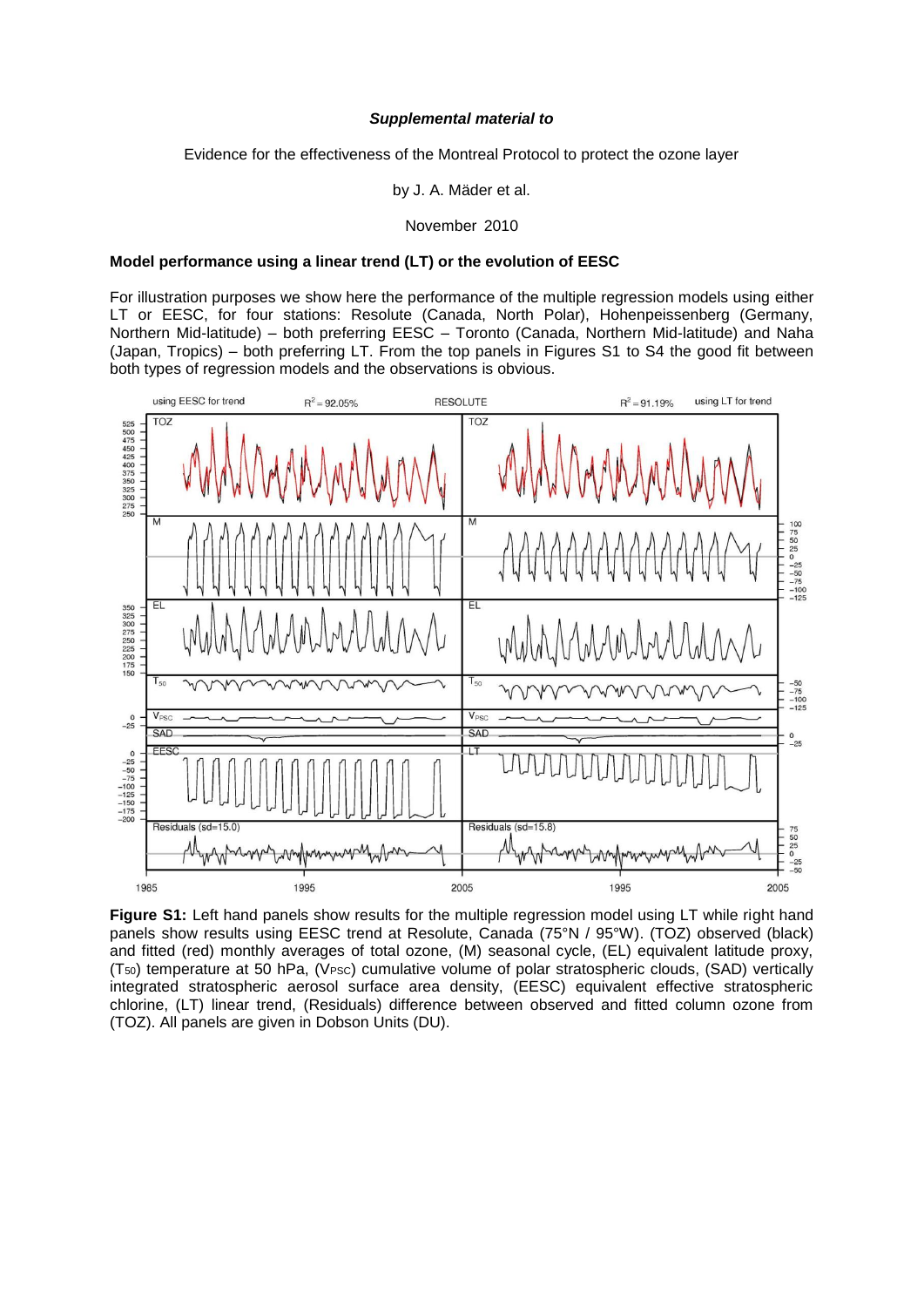

**Figure S2:** Left hand panels show results for the multiple regression model using LT while right hand panels show results using EESC trend at Hohenpeissenberg, Germany (48°N / 11°E). (TOZ) observed (black) and fitted (red) monthly averages of total ozone, (M) seasonal cycle, (EL) equivalent latitude proxy, (SAD) vertically integrated stratospheric aerosol surface area density, (T<sub>10</sub>) temperature at 10 hPa, (EESC) equivalent effective stratospheric chlorine, (LT) linear trend, (Residuals) difference between observed and fitted column ozone from (TOZ). All panels are given in Dobson Units (DU).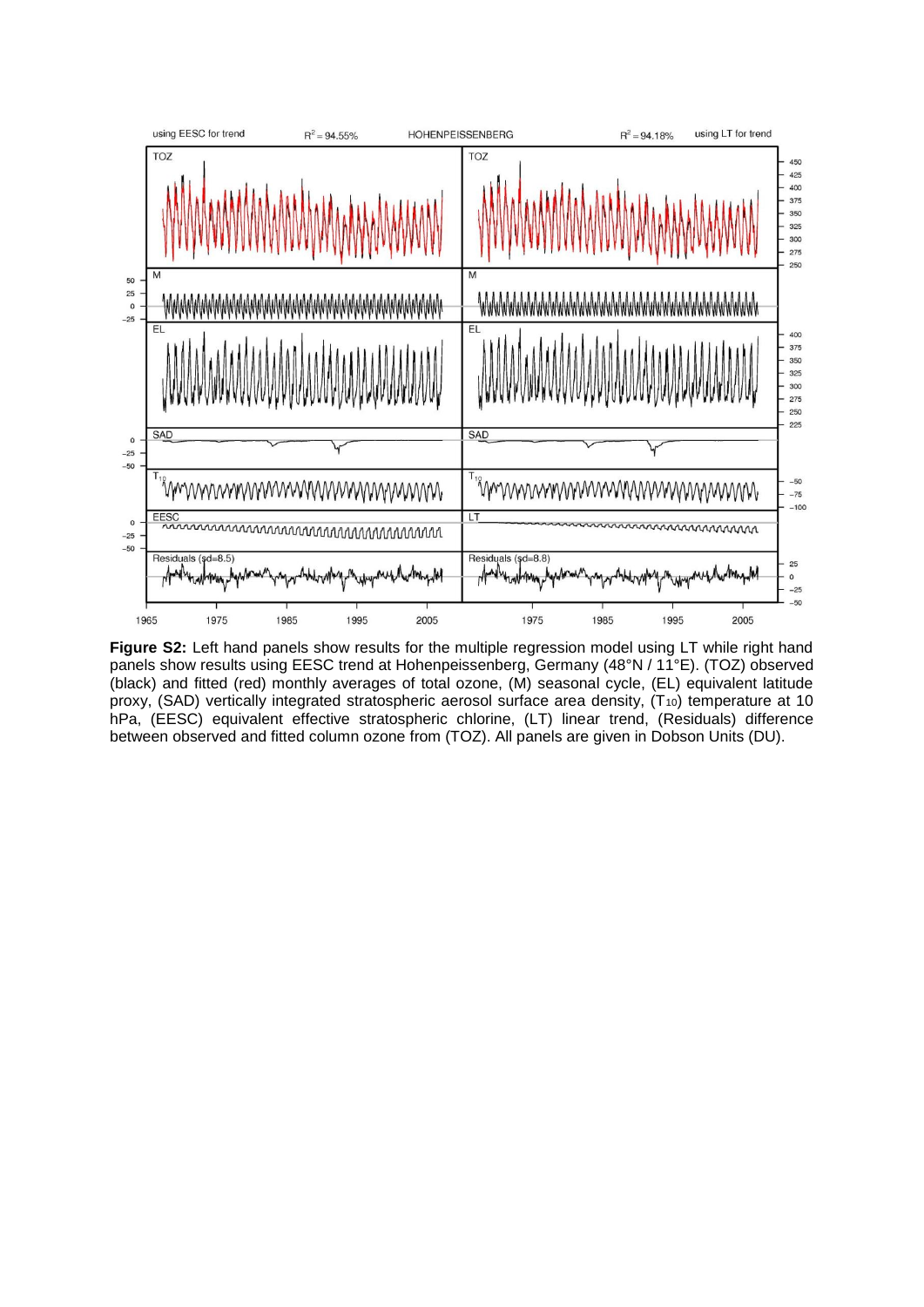

**Figure S3:** Left hand panels show results for the multiple regression model using LT while right hand panels show results using EESC trend at Toronto, Canada (44°N / 79°W). (TOZ) observed (black) and fitted (red) monthly averages of total ozone, (M) seasonal cycle, (EL) equivalent latitude proxy, (SAD) vertically integrated stratospheric aerosol surface area density, (T<sub>10</sub>) temperature at 10 hPa, (EESC) equivalent effective stratospheric chlorine, (LT) linear trend, (Residuals) difference between observed and fitted column ozone from (TOZ). All panels are given in Dobson Units (DU).